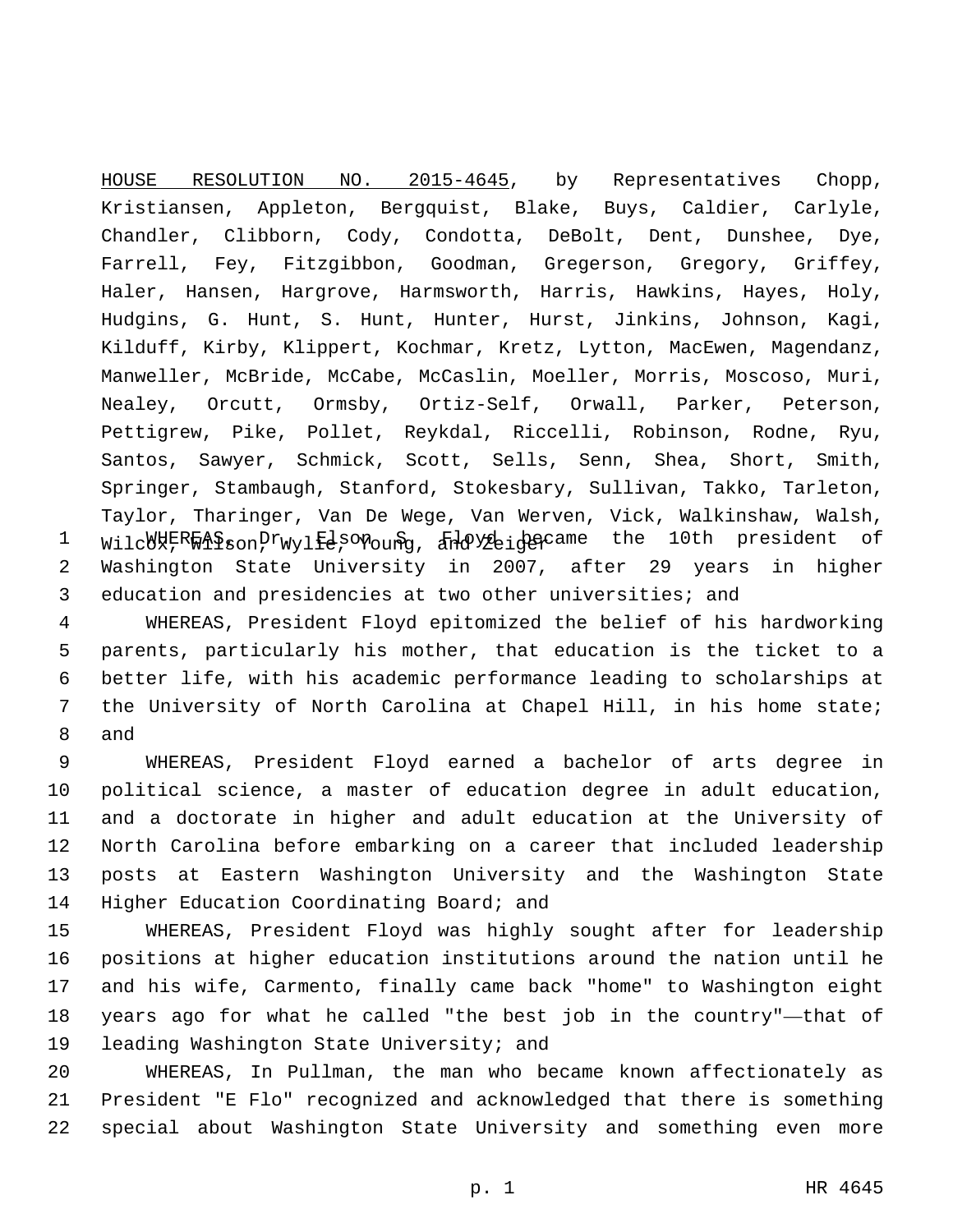special about being a Coug, a quality that endeared himself to 2 students and staff; and

 WHEREAS, As an administrator, President Floyd expertly steered Washington State University through some of the most difficult financial times ever faced by the university, all while strengthening its academic programs, enhancing its reputation, and resolving to 7 meet new levels of excellence; and

 WHEREAS, President Floyd worked to eliminate boundaries to higher education, even when the barrier was a mountain range, expanding Washington State University's footprint beyond Pullman to reach every corner of the state—from Spokane and the Tri-Cities, to Vancouver and Everett—and increasing enrollment to record highs, including a record high number of students from diverse backgrounds; and

 WHEREAS, President Floyd's tenure included many substantial accomplishments that will serve as lasting legacies for Washington State University, including the installation of the Edward R. Murrow College of Communication, the completion of the Ste. Michelle Wine Estates Wine Science Center, the opening of the Paul G. Allen School for Global Animal Health, and increasing research funding by an 20 astounding 57.5 percent; and

 WHEREAS, President Floyd's final contribution to Washington State University would prove to be his tireless and successful advocacy in Olympia for a change in the law that limited Washington to one medical school; and

 WHEREAS, President Floyd undertook this initiative out of the belief that his adopted state would be better if more students could stay in Washington to attend medical school and have opportunities to learn and practice east of the Cascades, benefiting smaller communities where medical professionals are scarce; and

 WHEREAS, It is now apparent that in recent months President Floyd served his beloved Cougar nation tirelessly while battling the disease that claimed his life so unexpectedly on June 20, 2015, just 33 over two weeks after he took medical leave; and

 WHEREAS, Even more importantly, President Floyd's devotion to his cherished wife Carmento, his children, his parents, and even his brothers will serve as his lasting personal legacy; and